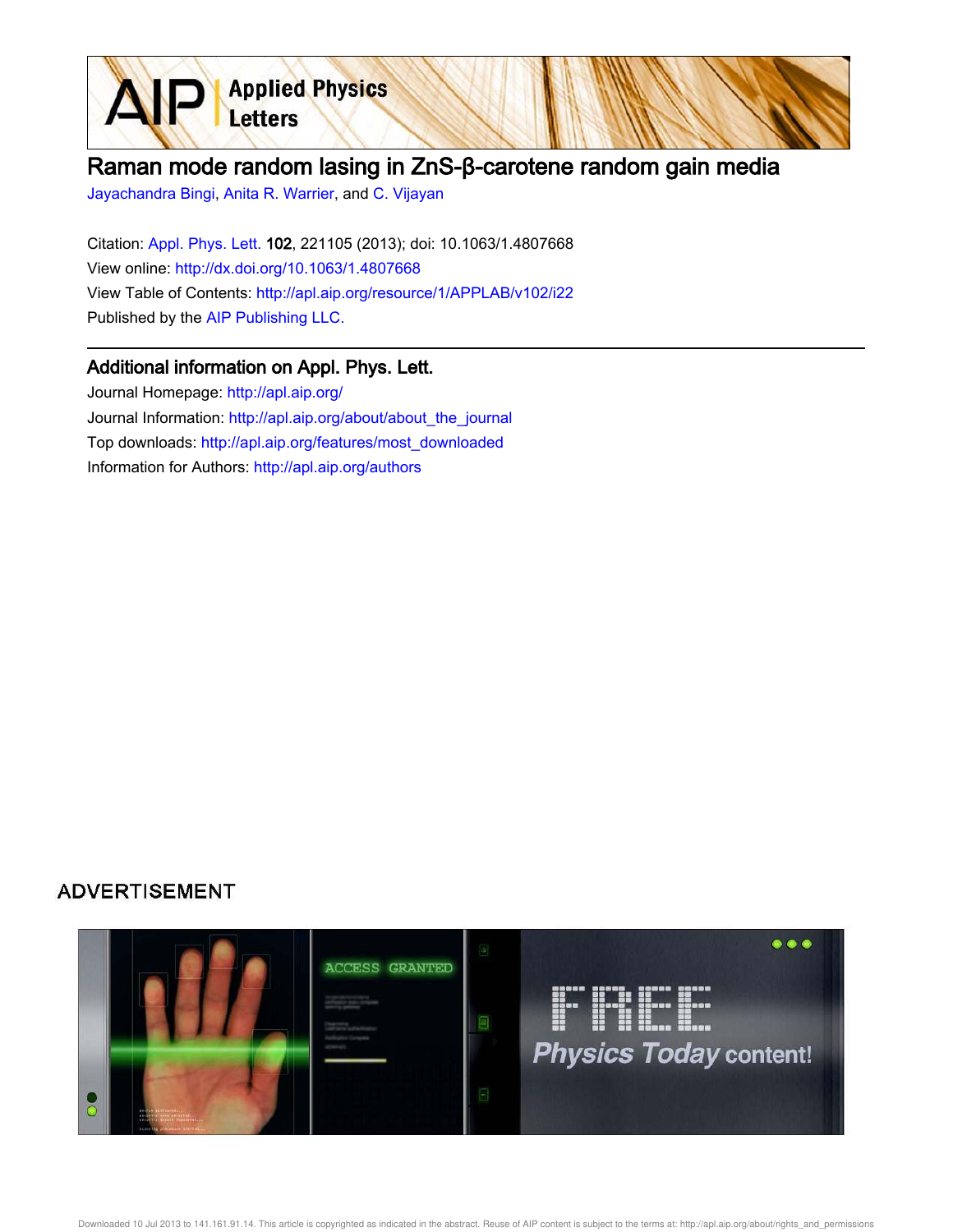

## Raman mode random lasing in  $ZnS-\beta$ -carotene random gain media

Jayachandra Bingi, Anita R. Warrier, and C. Vijayan<sup>a)</sup> Department of Physics, Indian Institute of Technology Madras, Chennai 600036, India

(Received 21 March 2013; accepted 8 May 2013; published online 3 June 2013)

Raman mode random lasing is demonstrated in ZnS-b-carotene random gain media at room temperature. A self assembled random medium is prepared with ZnS sub micron spheres synthesized by homogeneous precipitation method.  $\beta$ -Carotene extracted from pale green leaves is embedded in this random medium. The emission band of ZnS random medium (on excitation at 488 nm) overlaps considerably with that of  $\beta$ -carotene, which functions as a gain medium. Here, random medium works as a cavity, leading to Raman mode lasing at 517 nm and 527 nm triggered by stimulated resonance Raman scattering. © 2013 AIP Publishing LLC. [http://dx.doi.org/10.1063/1.4807668]

Random media consisting of monodispersed or polydispersed sub-micron particles have been shown to be capable of localizing light.<sup>1,2</sup> Multiple scattering in such media causes photons to form closed localized loops which in turn may contribute to enhance the quantum efficiency of a gain medium<sup>3</sup> and trigger stimulated emission and random lasing in the medium. Emission from a random laser is much similar to that from conventional lasers except that it is multidirectional and can be achieved at low thresholds.<sup>4</sup> Random lasing has been reported in many random media such as organic and polymer thin films,<sup>5</sup> semiconductor powders,<sup>6</sup> suspensions,<sup>7</sup> and human tissues.<sup>8</sup> Random lasing has potential for applications in a wide range of fields such as biomedical imaging, remote sensing and display technology. $9-11$  The possibility of broad angular emission modes, ease of large scale fabrication, and cost effectiveness makes random lasing attractive for technological advancements. One of the main challenges in developing random lasers is the inability to achieve predictable lasing modes.<sup>12</sup> Since light follows a random path in random media, it is difficult to establish a particular lasing mode. These modes tend to shift randomly due to the fact that the random paths taken by subsequent pulses within the medium would be different. Thus a large number of modes coexist and compete for the available gain so that no specific frequency can dominate and the random laser can have different spectral features each time it is excited. Thus, controlling the lasing mode has been a challenge throughout.<sup>13</sup> However, the principle of random lasing suggests that if an effective control of mode is achieved, the lasing wavelengths can be tuned by varying the refractive index and the particle size of the dispersed particles.<sup>4</sup> A few groups have attempted to achieve tuning and control of modes in random lasing in different ways such as temperature tuning of random lasing, $14$  resonance driven random lasing,<sup>15</sup> variation of effective lifetime of the cavity,<sup>16</sup> and choice of different pump beam profiles.<sup>17</sup> Tuning of lasing peaks from UV to blue spectral region has been achieved by changing the temperature in the case of a random medium made up of ZnO nanoneedles.<sup>18</sup> Random lasing wavelengths of  $ZnO/Al<sub>2</sub>O<sub>3</sub>$  nanopowder were controlled by varying the weight fraction of  $Al_2O_3$ .<sup>19</sup>

a)Author to whom correspondence should be addressed. Electronic mail: cvijayan@physics.iitm.ac.in

In this letter, we report on the design and fabrication of a random medium with monodispersed ZnS sub-micron spheres embedded with  $\beta$ -carotene molecules and the observation of Raman mode random lasing in this medium. The significance of the work is that mode control is achieved in this case as the lasing mode corresponds to the Raman mode of the carotene molecule. Most of the drawbacks of random lasing from media in physical forms of powder and colloidal suspension are avoided in the present case where the medium is in the form of a self assembled film of sub-micron spheres. The wavelengths which undergo strong scattering in the random media depend on the sphere size and refractive index of the material. $2<sup>0</sup>$  Hence the emission modes of the random laser could be tuned by varying the particle diameter. Here, we study multiple scattering in the ZnS random medium and its effect on molecular vibrational modes of carotene biomolecule leading to predictable lasing modes. It was reported recently that Raman modes of the fluorescent materials get enhanced by embedding them in random media. $^{21}$  Such a possibility can also lead to design of Raman lasers with tunable modes with specific advantages for applications.<sup>22</sup>

ZnS is a wide band gap, fluorescent material with a high refractive index  $(2.35)$  in visible region<sup>23</sup> making it an ideal candidate material for fabrication of random media.  $\beta$ -Carotene molecules are chosen for incorporation into the ZnS random medium in the present work as its fluorescence emission peak matches well with the laser (488 nm) induced emission peak of ZnS random medium. ZnS (cubic crystalline structure) sub-micron spheres are synthesized by the homogeneous precipitation method.<sup>24</sup> The sub-micron spheres are nearly monodisperse with a mean diameter of 215 nm. These nanospheres are coated over microglass slides  $(2 \times 1 \text{ cm}^2)$  by solvent evaporation method and the resulting random arrangement can be seen in Figure 1. The randomness can be improved by proper choice of the pH of the ZnS colloidal solution.<sup>25</sup>  $\beta$ -Carotene molecules extracted from pale green leaves using acetone as the solvent are incorporated into ZnS random media by the solvent evaporation technique. Laser fluorescence studies are done using HORIBA HR800UV Laser Raman spectrometer, with Argon ion laser of excitation wavelength  $488$  nm, focused using a  $100 \times$  objective lens at normal incidence to the sample surface.

The experiment is performed at different laser power in the range of  $1 \mu W$  to  $30 \mu W$ . In all cases, a broad emission

Downloaded 10 Jul 2013 to 141.161.91.14. This article is copyrighted as indicated in the abstract. Reuse of AIP content is subject to the terms at: http://apl.aip.org/about/rights\_and\_permissions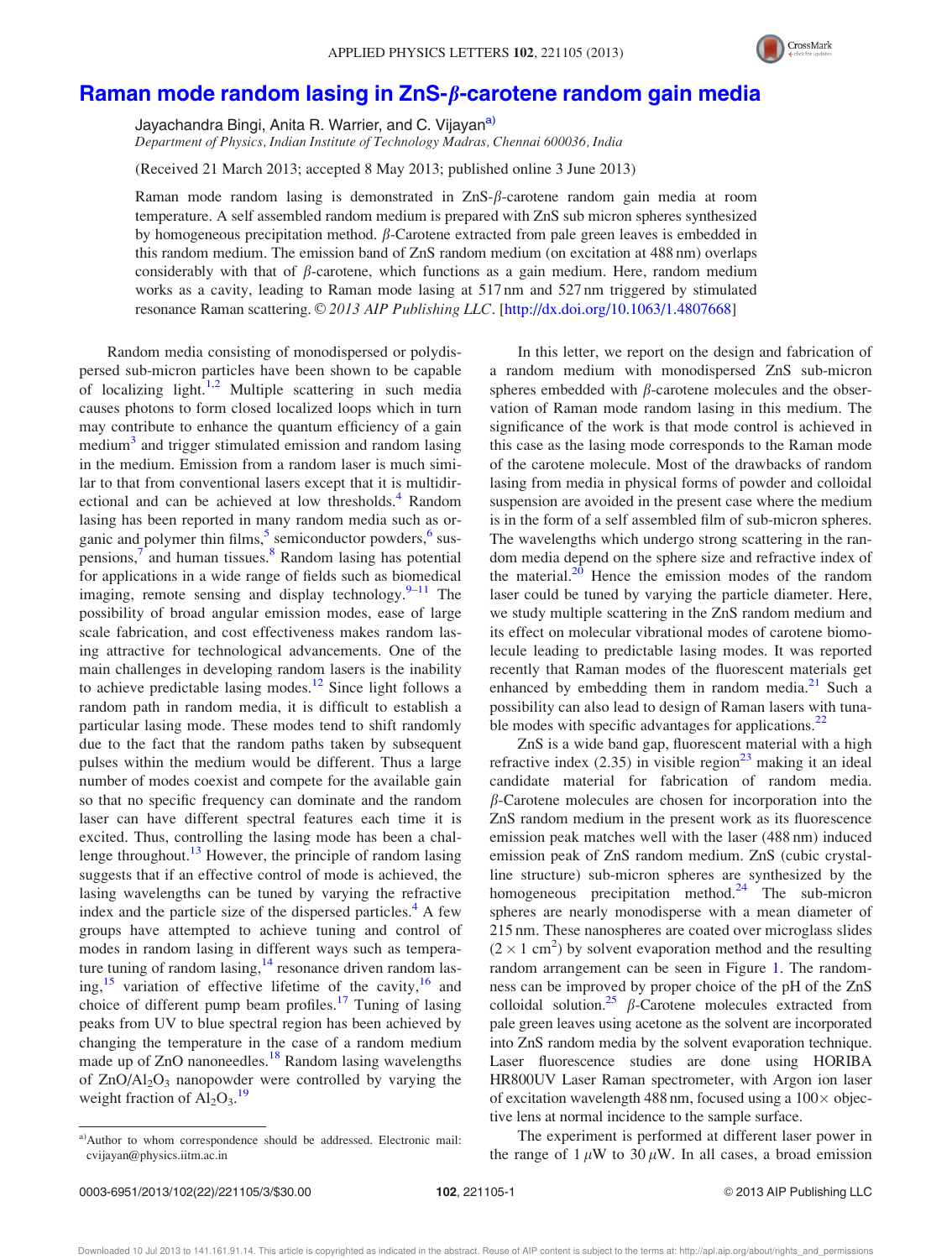

FIG. 1. FESEM image shows the randomly arranged ZnS sub-micron spheres coated over microglass slide.

band is observed with peak at 560 nm. There is a peak narrowing as the power is increased and threshold behaviour is also seen around an excitation power of  $11 \mu W$ , shown in inset of Figure 2. Thus this emission appears to be a case of amplified spontaneous emission (ASE) from the ZnS random medium as shown in Figure 2. The emission spectra of ZnS random medium,  $\beta$ -carotene (shown in the inset of Figure 3), and the composite medium are shown in Figure 3. The emission bands of  $ZnS$  random medium and  $\beta$ -carotene overlap considerably. The Raman modes can be seen as tiny kinks in the emission profile of  $\beta$ -carotene at 513 m, 517 nm, and 527 nm.

The emission spectrum from the composite medium clearly shows considerable enhancement of the Raman modes of  $\beta$ -carotene, at three specific wavelengths 513 nm, 517 nm, and 527 nm, in sharp contrast to the broad spectra obtained for pure ZnS random media and pure  $\beta$ -carotene. These peaks appear over the incoherent ASE background due to the random medium.

On repeating the experiment at different excitation powers, it is observed (Figure 4) that the mode intensity of



FIG. 3. Emission spectra of  $ZnS$ - $\beta$ -carotene random media and the individual emission spectra of ZnS random media and  $\beta$ -carotene molecule.



FIG. 4. Emission spectra of  $ZnS$ - $\beta$ -carotene composite random media with Raman lasing at 513 nm, 517 nm, and 527 nm.

emission at 527 nm increase with increase in excitation power and clearly exhibit a threshold behaviour (at  $\sim$ 14  $\mu$ W), as shown in Figure 5, where the emission intensity at 527 nm is plotted against the excitation power. The emission intensity remains almost constant when the power is increased beyond  $20 \mu W$ . So the composite system thus



FIG. 2. Emission spectra of ZnS random media exhibiting ASE.



FIG. 5. The threshold behaviour in emission at 527 nm from  $\text{ZnS-}\beta$ -carotene random media.

Downloaded 10 Jul 2013 to 141.161.91.14. This article is copyrighted as indicated in the abstract. Reuse of AIP content is subject to the terms at: http://apl.aip.org/about/rights\_and\_permissions